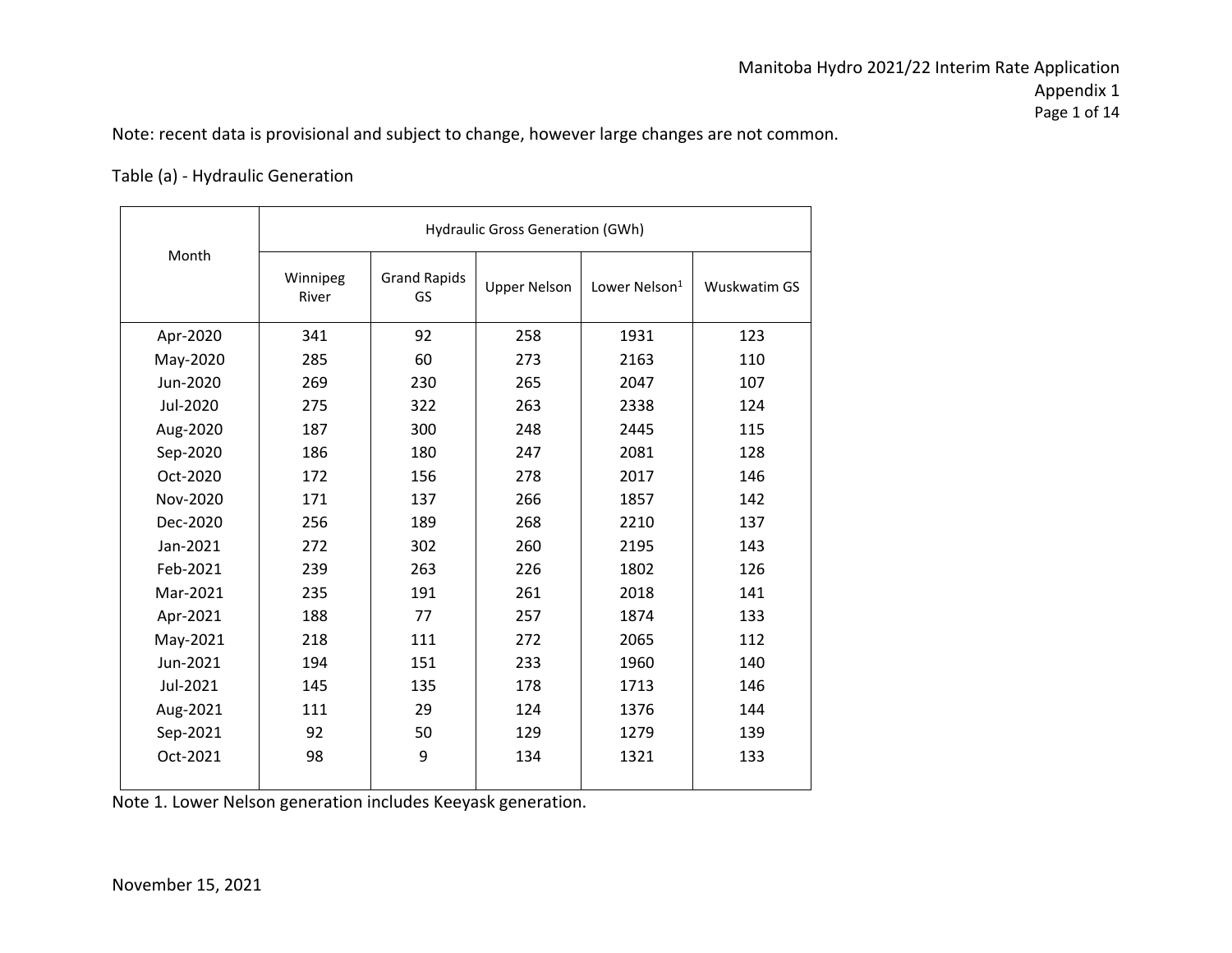Manitoba Hydro 2021/22 Interim Rate Application Appendix 1 Page 2 of 14

#### Chart (b) - Energy in Storage

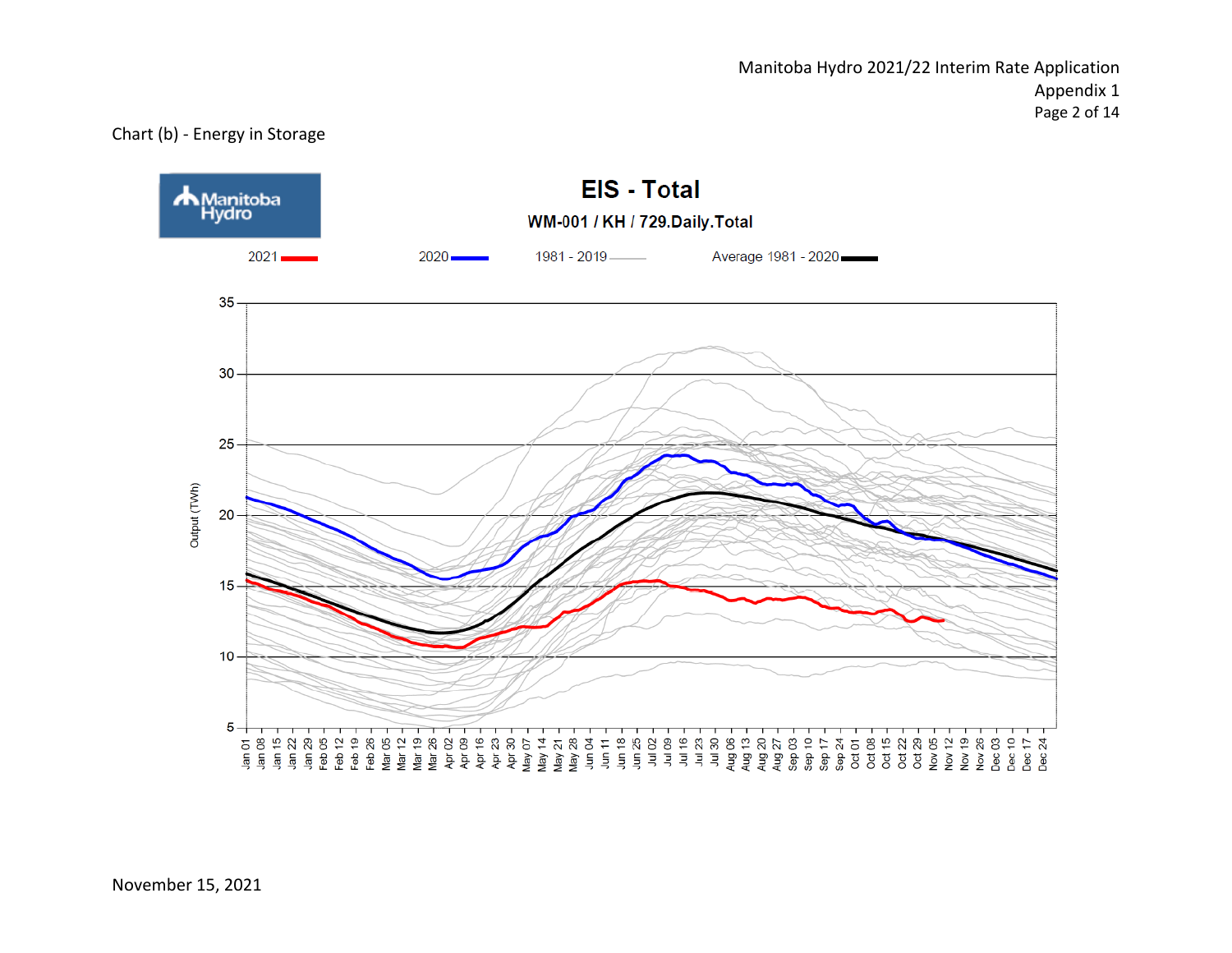# Manitoba Hydro 2021/22 Interim Rate Application Appendix 1 Page 3 of 14

| Month    | Lake Winnipeg   |
|----------|-----------------|
|          | Water Level (m) |
| Apr-2020 | 217.81          |
| May-2020 | 217.92          |
| Jun-2020 | 217.91          |
| Jul-2020 | 217.96          |
| Aug-2020 | 217.97          |
| Sep-2020 | 217.85          |
| Oct-2020 | 217.73          |
| Nov-2020 | 217.59          |
| Dec-2020 | 217.46          |
| Jan-2021 | 217.37          |
| Feb-2021 | 217.37          |
| Mar-2021 | 217.37          |
| Apr-2021 | 217.34          |
| May-2021 | 217.30          |
| Jun-2021 | 217.31          |
| Jul-2021 | 217.32          |
| Aug-2021 | 217.28          |
| Sep-2021 | 217.26          |
| Oct-2021 | 217.16          |
|          |                 |

Table (b) – Wind Eliminated Lake Winnipeg Water Level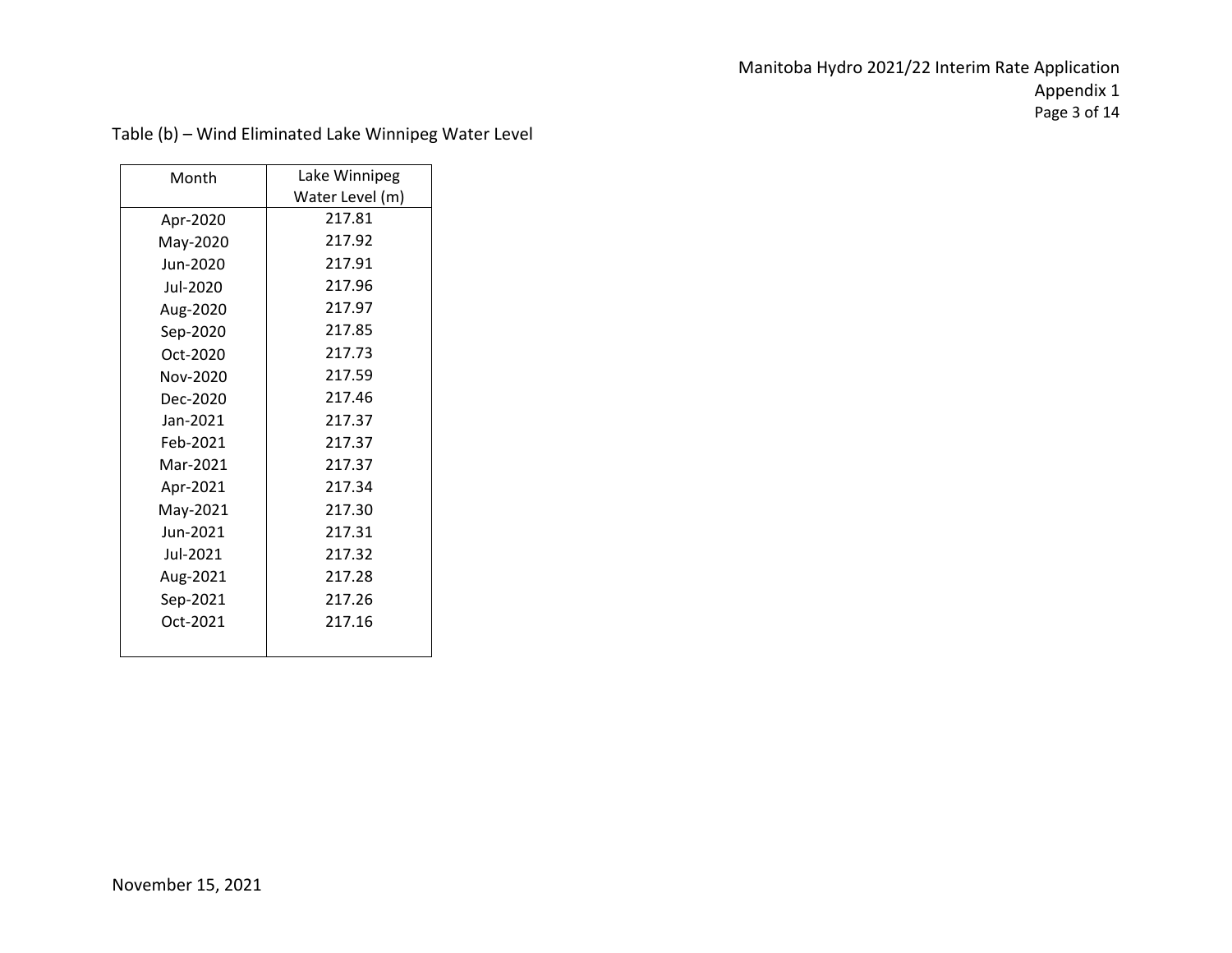# Manitoba Hydro 2021/22 Interim Rate Application Appendix 1 Page 4 of 14

| Table (c) - Monthly Average Flow Data |  |
|---------------------------------------|--|
|---------------------------------------|--|

|          | Monthly Average Flow (cms)                       |                                    |                                          |                              |                                            |                                 |  |  |  |
|----------|--------------------------------------------------|------------------------------------|------------------------------------------|------------------------------|--------------------------------------------|---------------------------------|--|--|--|
| Month    | Winnipeg<br>River at<br><b>Great Falls</b><br>GS | <b>Red River</b><br>at<br>Lockport | Sask. River at<br><b>Grand Rapids GS</b> | Nelson River<br>at Kelsey GS | Burntwood<br><b>River Near</b><br>Thompson | Nelson<br>River at<br>Kettle Gs |  |  |  |
| Apr-2020 | 1292                                             | 1617                               | 416                                      | 3019                         | 913                                        | 3925                            |  |  |  |
| May-2020 | 774                                              | 878                                | 257                                      | 3804                         | 1007                                       | 5024                            |  |  |  |
| Jun-2020 | 747                                              | 608                                | 1041                                     | 3905                         | 952                                        | 5350                            |  |  |  |
| Jul-2020 | 723                                              | 732                                | 1935                                     | 4055                         | 961                                        | 5608                            |  |  |  |
| Aug-2020 | 441                                              | 384                                | 1564                                     | 4164                         | 848                                        | 5488                            |  |  |  |
| Sep-2020 | 461                                              | 161                                | 773                                      | 2829                         | 1021                                       | 4338                            |  |  |  |
| Oct-2020 | 400                                              | 90                                 | 632                                      | 2078                         | 1091                                       | 3612                            |  |  |  |
| Nov-2020 | 409                                              | 89                                 | 570                                      | 2199                         | 1049                                       | 3398                            |  |  |  |
| Dec-2020 | 632                                              | 81                                 | 769                                      | 2618                         | 982                                        | 3904                            |  |  |  |
| Jan-2021 | 672                                              | 83                                 | 1260                                     | 2523                         | 1009                                       | 3872                            |  |  |  |
| Feb-2021 | 682                                              | 74                                 | 1260                                     | 2416                         | 986                                        | 3540                            |  |  |  |
| Mar-2021 | 557                                              | 193                                | 825                                      | 2177                         | 991                                        | 3480                            |  |  |  |
| Apr-2021 | 452                                              | 145                                | 337                                      | 2152                         | 978                                        | 3307                            |  |  |  |
| May-2021 | 518                                              | 141                                | 455                                      | 2010                         | 947                                        | 3386                            |  |  |  |
| Jun-2021 | 464                                              | 96                                 | 635                                      | 1806                         | 1123                                       | 3313                            |  |  |  |
| Jul-2021 | 311                                              | 50                                 | 556                                      | 1326                         | 1051                                       | 2681                            |  |  |  |
| Aug-2021 | 241                                              | 41                                 | 120                                      | 860                          | 1004                                       | 2123                            |  |  |  |
| Sep-2021 | 210                                              | 48                                 | 208                                      | 877                          | 994                                        | 1917                            |  |  |  |
| Oct-2021 | 220                                              | 49                                 | 37                                       | 895                          | 990                                        | 1901                            |  |  |  |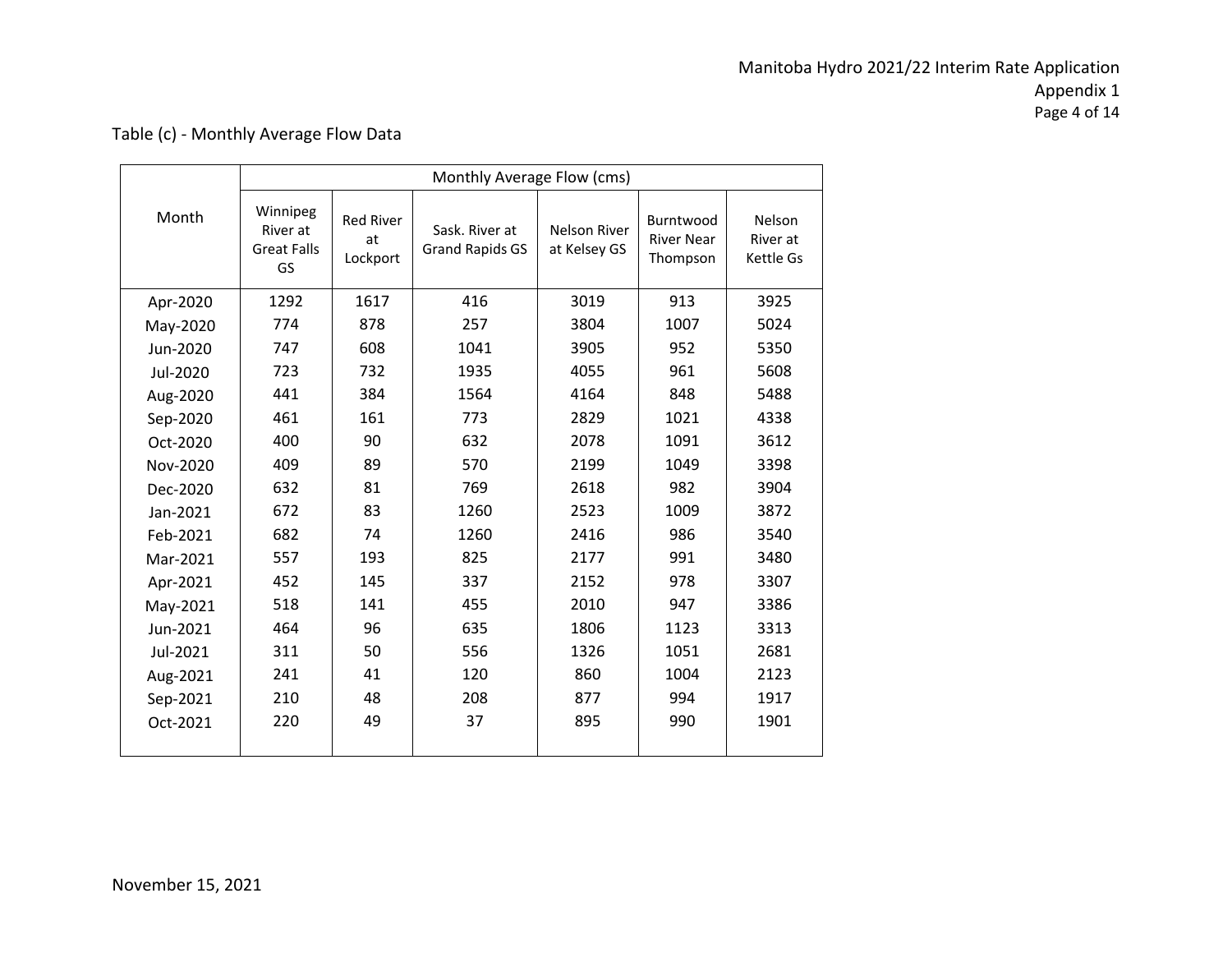|               |            |             | <b>FIRM</b>    |        | <b>INTERRUPTIBLE</b> |                     | <b>IMPORT</b> |            |          |        |
|---------------|------------|-------------|----------------|--------|----------------------|---------------------|---------------|------------|----------|--------|
|               | <b>CER</b> |             |                |        |                      |                     |               |            |          |        |
|               | Permit     |             | Revenue        |        |                      | Revenue             |               |            | Revenue  |        |
| Month         | No.        | <b>MWh</b>  | (CAN\$)        | \$/MWh | <b>MWh</b>           | (CAN <sub>5</sub> ) | ∣\$/MWh       | <b>MWh</b> | (CAN\$)  | \$/MWh |
| Apr-20        | 374        | 81,299      | 11,691,585     | 143.81 |                      |                     |               |            |          |        |
|               | 387        | 0           | 0              |        | $\mathbf 0$          | $\mathbf 0$         |               |            |          |        |
|               | 392        | 20,705      | 1,802,804      | 87.07  |                      |                     |               |            |          |        |
|               | 404        | 34,622      | 3,359,739      | 97.04  |                      |                     |               |            |          |        |
|               | 404        |             |                |        | 599,123              | 10,920,246          | 18.23         |            |          |        |
|               | 433        | 0           | $\overline{0}$ |        |                      |                     |               |            |          |        |
|               | 449        | 756         | 67,326         | 89.06  |                      |                     |               |            |          |        |
|               |            |             |                |        |                      |                     |               | 1,574      | (8,099)  | (5.15) |
| May-20        | 374        | 183,864     | 20,199,421     | 109.86 |                      |                     |               |            |          |        |
|               | 387        | 24,800      | 468,897        |        | 0                    | 0                   |               |            |          |        |
|               | 392        | 24,723      | 2,081,479      | 84.19  |                      |                     |               |            |          |        |
|               | 404        | 39,115      | 3,583,040      | 91.60  |                      |                     |               |            |          |        |
|               | 404        |             |                |        | 847,746              | 13,749,057          | 16.22         |            |          |        |
|               | 433        | $\mathbf 0$ | $\mathbf 0$    |        |                      |                     |               |            |          |        |
|               | 449        | 463         | 43,517         | 93.99  |                      |                     |               |            |          |        |
|               |            |             |                |        |                      |                     |               | 4,005      | (7, 114) | (1.78) |
| <b>Jun-20</b> | 374        | 180,483     | 20,494,387     | 113.55 |                      |                     |               |            |          |        |
|               | 387        | 22,620      | 606,862        | 26.83  | 0                    | $\pmb{0}$           |               |            |          |        |
|               | 402        | 7           | 1,097          | 156.71 |                      |                     |               |            |          |        |
|               | 404        | 40,523      | 4,013,456      | 99.04  |                      |                     |               |            |          |        |
|               | 404        |             |                |        | 759,965              | 13,133,866          | 17.28         |            |          |        |
|               | 433        | 115,819     | 13,141,402     | 113.46 |                      |                     |               |            |          |        |
|               | 449        | 343         | 29,596         | 86.29  |                      |                     |               |            |          |        |
|               |            |             |                |        |                      |                     |               | 11,012     | 245,082  | 22.26  |

Table (d.1) - Sales and Purchases Filed with CER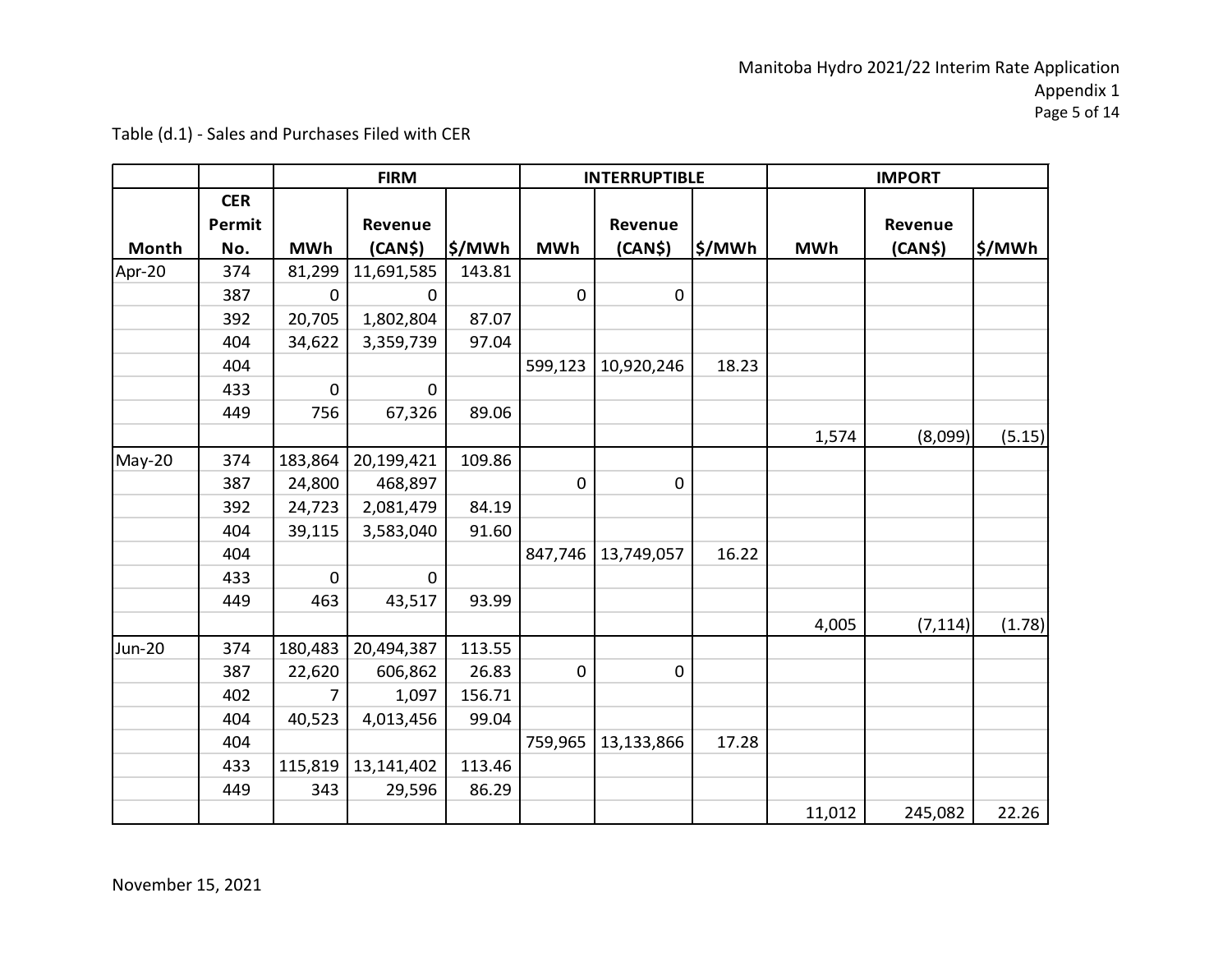|               |            |            | <b>FIRM</b> |        |             | <b>INTERRUPTIBLE</b> |        |            | <b>IMPORT</b> |        |  |
|---------------|------------|------------|-------------|--------|-------------|----------------------|--------|------------|---------------|--------|--|
|               | <b>CER</b> |            |             |        |             |                      |        |            |               |        |  |
|               | Permit     |            | Revenue     |        |             | Revenue              |        |            | Revenue       |        |  |
| Month         | No.        | <b>MWh</b> | (CAN\$)     | \$/MWh | <b>MWh</b>  | (CAN\$)              | \$/MWh | <b>MWh</b> | (CAN\$)       | \$/MWh |  |
| <b>Jul-20</b> | 374        | 192,448    | 21,935,733  | 113.98 |             |                      |        |            |               |        |  |
|               | 387        | 24,459     | 938,908     | 38.39  | 596         | 26,544               | 44.54  |            |               |        |  |
|               | 404        | 42,991     | 4,213,414   | 98.01  |             |                      |        |            |               |        |  |
|               | 404        |            |             |        | 932,953     | 19,021,979           | 20.39  |            |               |        |  |
|               | 433        | 123,835    | 13,793,569  | 111.39 |             |                      |        |            |               |        |  |
|               | 449        | 416        | 35,331      | 84.93  |             |                      |        |            |               |        |  |
|               |            |            |             |        |             |                      |        | 14,691     | 603,449       | 41.08  |  |
| Aug-20        | 374        | 184,390    | 20,295,122  | 110.07 |             |                      |        |            |               |        |  |
|               | 387        | 23,561     | 868,384     | 36.86  | $\mathbf 0$ | $\mathbf 0$          |        |            |               |        |  |
|               | 404        | 40,603     | 3,874,858   | 95.43  |             |                      |        |            |               |        |  |
|               | 404        |            |             |        | 988,969     | 19,831,738           | 20.05  |            |               |        |  |
|               | 433        | 123,993    | 13,397,556  | 108.05 |             |                      |        |            |               |        |  |
|               | 449        | 404        | 33,541      | 83.02  |             |                      |        |            |               |        |  |
|               |            |            |             |        |             |                      |        | 6,583      | 177,679       | 26.99  |  |
| Sep-20        | 374        | 185,741    | 19,930,676  | 107.30 |             |                      |        |            |               |        |  |
|               | 387        | 23,754     | 506,027     | 21.30  | 200         | 2,320                | 11.60  |            |               |        |  |
|               | 404        | 40,123     | 3,794,622   | 94.57  |             |                      |        |            |               |        |  |
|               | 404        |            |             |        | 693,038     | 11,576,196           | 16.70  |            |               |        |  |
|               | 433        | 119,748    | 13,061,899  | 109.08 |             |                      |        |            |               |        |  |
|               | 449        | 398        | 34,484      | 86.64  |             |                      |        |            |               |        |  |
|               |            |            |             |        |             |                      |        | 5,568      | 16,370        | 2.94   |  |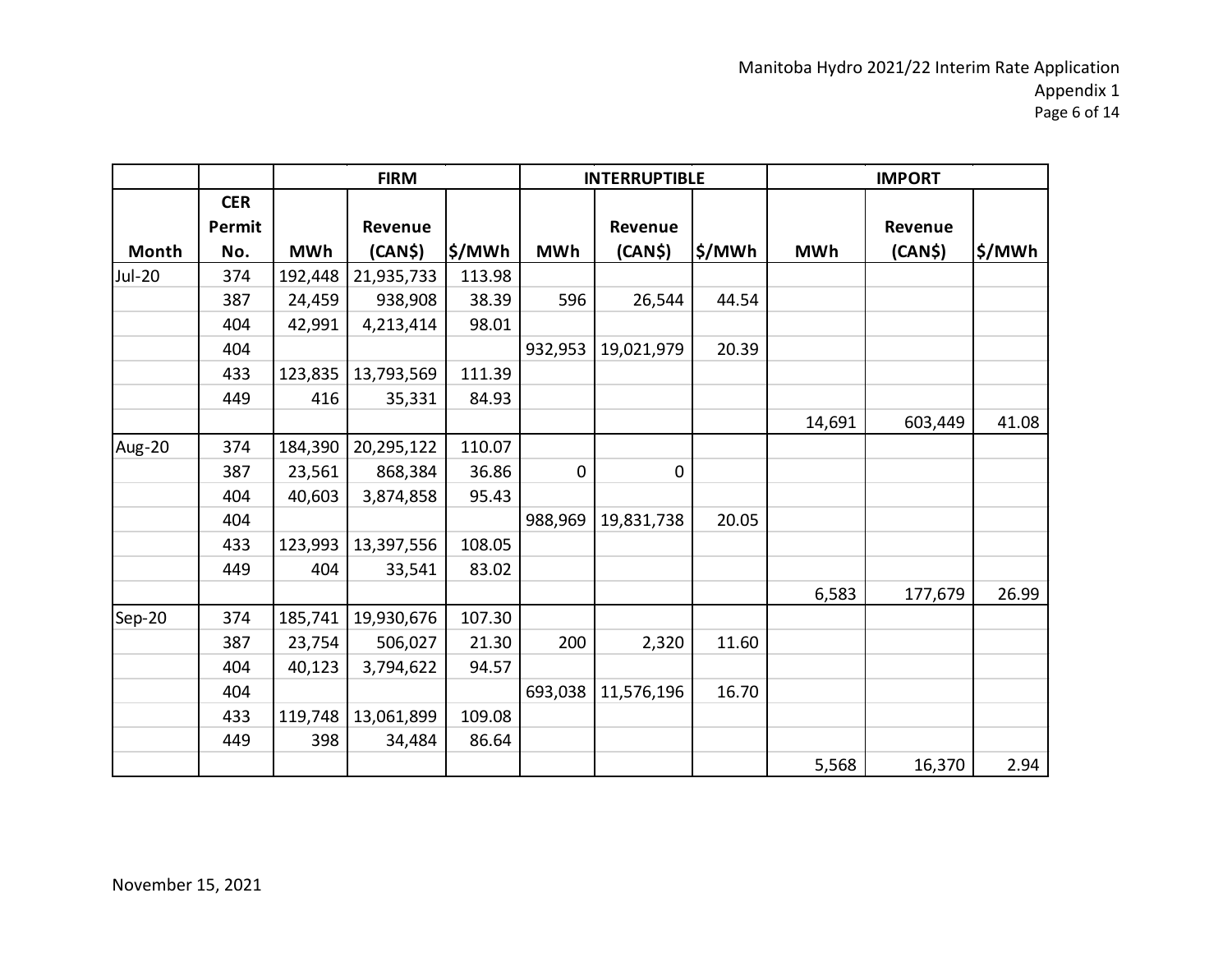|               |            |             | <b>FIRM</b> |        |             | <b>INTERRUPTIBLE</b> |         | <b>IMPORT</b> |         |        |
|---------------|------------|-------------|-------------|--------|-------------|----------------------|---------|---------------|---------|--------|
|               | <b>CER</b> |             |             |        |             |                      |         |               |         |        |
|               | Permit     |             | Revenue     |        |             | Revenue              |         |               | Revenue |        |
| Month         | No.        | <b>MWh</b>  | (CAN\$)     | \$/MWh | <b>MWh</b>  | (CAN\$)              | ∣\$/MWh | <b>MWh</b>    | (CAN\$) | \$/MWh |
| Oct-20        | 374        | 169,809     | 19,517,349  | 114.94 |             |                      |         |               |         |        |
|               | 387        | 16,298      | 384,377     | 23.58  | 75          | 1,423                | 18.97   |               |         |        |
|               | 404        | 39,354      | 3,845,805   | 97.72  |             |                      |         |               |         |        |
|               | 404        |             |             |        | 338,513     | 6,943,325            | 20.51   |               |         |        |
|               | 433        | 120,670     | 13,166,252  | 109.11 |             |                      |         |               |         |        |
|               | 449        | 488         | 44,222      | 90.62  |             |                      |         |               |         |        |
|               |            |             |             |        |             |                      |         | 14,796        | 299,602 | 20.25  |
| <b>Nov-20</b> | 374        | 86,450      | 12,753,714  | 147.53 |             |                      |         |               |         |        |
|               | 387        | $\Omega$    | 0           |        | 0           | $\pmb{0}$            |         |               |         |        |
|               | 404        | 35,856      | 3,578,973   | 99.82  |             |                      |         |               |         |        |
|               | 404        |             |             |        | 67,943      | 2,211,784            | 32.55   |               |         |        |
|               | 433        | 120,000     | 12,886,714  | 107.39 |             |                      |         |               |         |        |
|               | 449        | 719         | 60,437      | 84.06  |             |                      |         |               |         |        |
|               |            |             |             |        |             |                      |         | 58,779        | 911,266 | 15.50  |
| $Dec-20$      | 374        | 105,874     | 13,698,413  | 129.38 |             |                      |         |               |         |        |
|               | 387        | $\mathbf 0$ | 0           |        | $\mathbf 0$ | 0                    |         |               |         |        |
|               | 404        | 41,227      | 3,848,318   | 93.34  |             |                      |         |               |         |        |
|               | 404        |             |             |        | 185,256     | 5,640,848            | 30.45   |               |         |        |
|               | 433        | 125,750     | 13,093,314  | 104.12 |             |                      |         |               |         |        |
|               | 449        | 751         | 74,325      | 98.97  |             |                      |         |               |         |        |
|               |            |             |             |        |             |                      |         | 34,003        | 873,090 | 25.68  |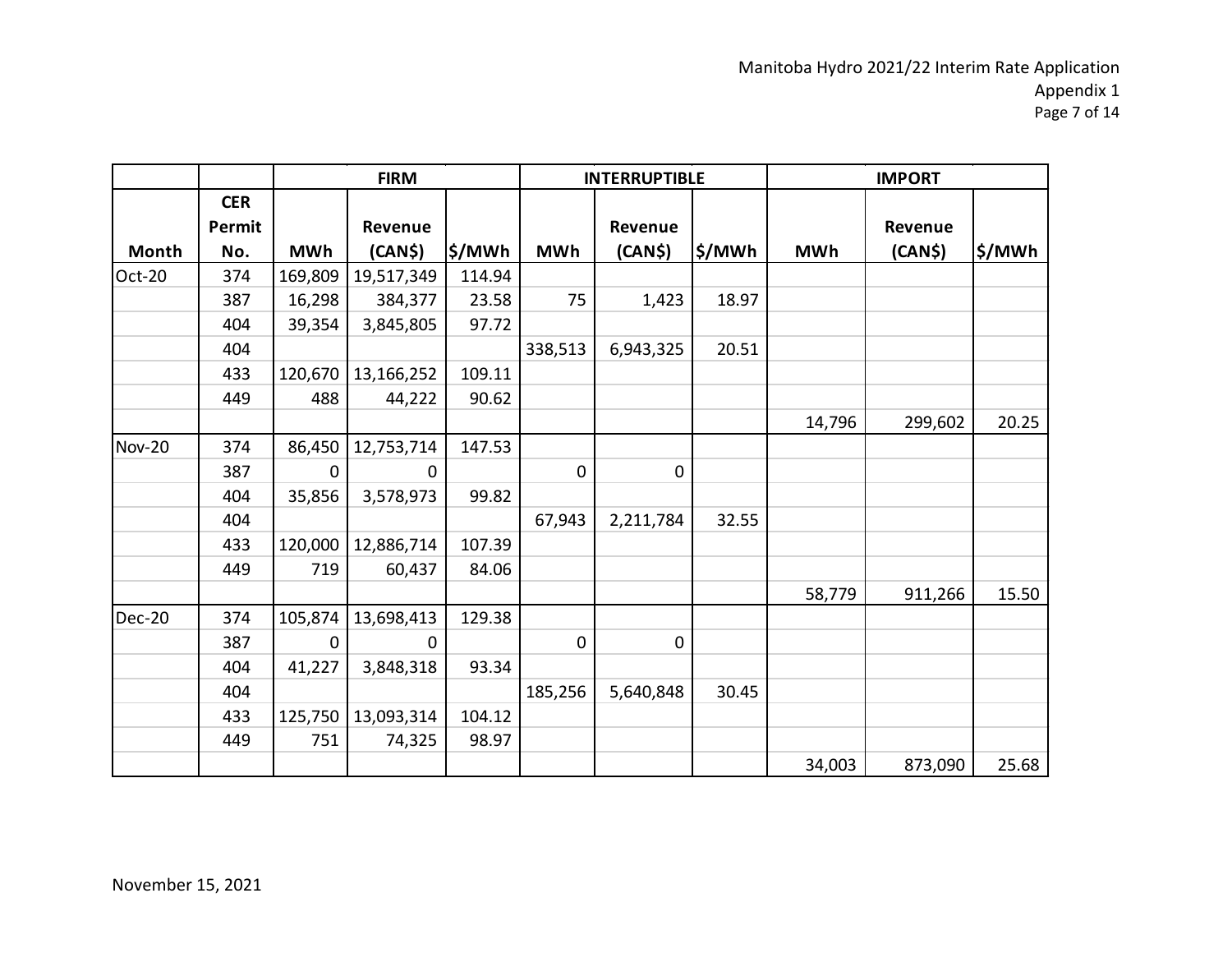Page 8 of 14

|          |                      |             | <b>FIRM</b> |         |                | <b>INTERRUPTIBLE</b> |         | <b>IMPORT</b> |            |        |
|----------|----------------------|-------------|-------------|---------|----------------|----------------------|---------|---------------|------------|--------|
|          | <b>CER</b><br>Permit |             | Revenue     |         |                | <b>Revenue</b>       |         |               | Revenue    |        |
| Month    | No.                  | <b>MWh</b>  | (CAN\$)     | ∣\$/MWh | <b>MWh</b>     | (CAN\$)              | ∣\$/MWh | <b>MWh</b>    | (CAN\$)    | \$/MWh |
| $Jan-21$ | 374                  | 103,761     | 12,980,344  | 125.10  |                |                      |         |               |            |        |
|          | 387                  | 0           | 0           |         | $\mathbf 0$    | $\pmb{0}$            |         |               |            |        |
|          | 404                  | 39,547      | 3,600,133   | 91.03   |                |                      |         |               |            |        |
|          | 404                  |             |             |         | 294,066        | 8,277,182            | 28.15   |               |            |        |
|          | 433                  | 125,724     | 12,881,065  | 102.46  |                |                      |         |               |            |        |
|          | 449                  | 1,166       | 99,981      | 85.75   |                |                      |         |               |            |        |
|          |                      |             |             |         |                |                      |         | 72,061        | 2,037,400  | 28.27  |
| Feb-21   | 374                  | 89,242      | 14,174,743  | 158.83  |                |                      |         |               |            |        |
|          | 387                  | $\mathbf 0$ | 0           |         | $\overline{0}$ | 0                    |         |               |            |        |
|          | 404                  | 36,431      | 3,718,287   | 102.06  |                |                      |         |               |            |        |
|          | 404                  |             |             |         | 62,394         | 11,579,325           | 185.58  |               |            |        |
|          | 433                  | 113,393     | 11,592,262  | 102.23  |                |                      |         |               |            |        |
|          | 449                  | 1,363       | 120,561     | 88.45   |                |                      |         |               |            |        |
|          |                      |             |             |         |                |                      |         | 220,884       | 15,962,402 | 72.27  |
| Mar-21   | 374                  | 100,633     | 13,084,453  | 130.02  |                |                      |         |               |            |        |
|          | 387                  | 0           | 0           |         | $\overline{0}$ | 0                    |         |               |            |        |
|          | 404                  | 40,966      | 3,792,129   | 92.57   |                |                      |         |               |            |        |
|          | 404                  |             |             |         | 306,723        | 8,665,572            | 28.25   |               |            |        |
|          | 433                  | 122,050     | 11,736,651  | 96.16   |                |                      |         |               |            |        |
|          | 449                  | 933         | 89,166      | 95.57   |                |                      |         |               |            |        |
|          |                      |             |             |         |                |                      |         | 49,911        | 684,555    | 13.72  |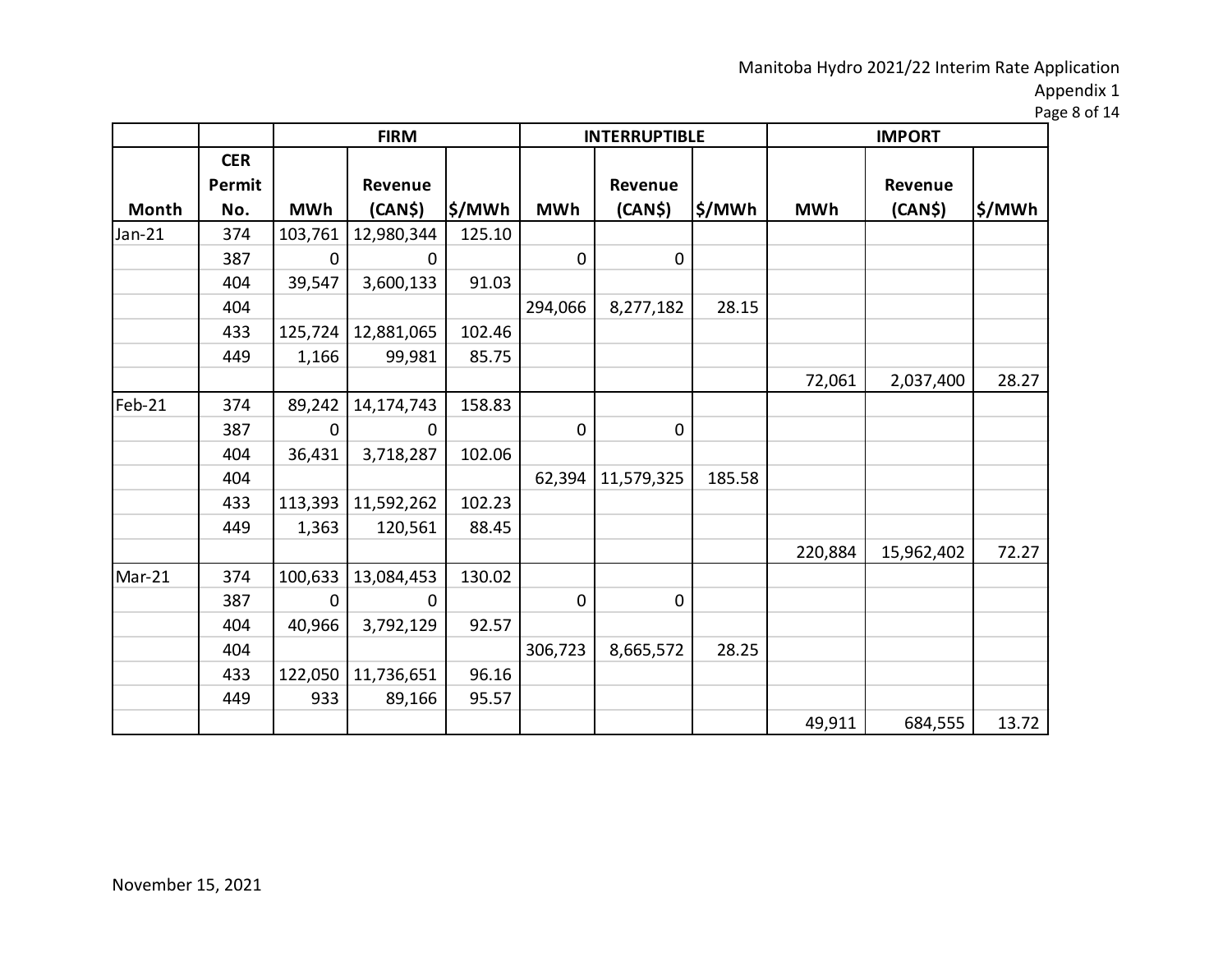Page 9 of 14

|          |                      | <b>FIRM</b> |            |         |                | <b>INTERRUPTIBLE</b> |         | <b>IMPORT</b> |                     |        |
|----------|----------------------|-------------|------------|---------|----------------|----------------------|---------|---------------|---------------------|--------|
|          | <b>CER</b><br>Permit |             | Revenue    |         |                | <b>Revenue</b>       |         |               | Revenue             |        |
| Month    | No.                  | <b>MWh</b>  | (CAN\$)    | ∣\$/MWh | <b>MWh</b>     | (CAN\$)              | ∣\$/MWh | <b>MWh</b>    | (CAN <sub>5</sub> ) | \$/MWh |
| Apr-21   | 374                  | 95,099      | 12,815,520 | 134.76  |                |                      |         |               |                     |        |
|          | 387                  | 0           | 0          |         | $\mathbf 0$    | $\pmb{0}$            |         |               |                     |        |
|          | 404                  | 39,524      | 3,712,918  | 93.94   |                |                      |         |               |                     |        |
|          | 404                  |             |            |         | 240,854        | 8,160,780            | 33.88   |               |                     |        |
|          | 433                  | 119,972     | 11,519,946 | 96.02   |                |                      |         |               |                     |        |
|          | 449                  | 683         | 63,697     | 93.26   |                |                      |         |               |                     |        |
|          |                      |             |            |         |                |                      |         | 22,066        | 516,735             | 23.42  |
| $May-21$ | 374                  | 161,844     | 18,614,555 | 115.02  |                |                      |         |               |                     |        |
|          | 387                  | 14,374      | 450,329    |         | $\overline{0}$ | 0                    |         |               |                     |        |
|          | 404                  | 36,802      | 3,354,700  | 91.16   |                |                      |         |               |                     |        |
|          | 404                  |             |            |         | 578,005        | 20,849,332           | 36.07   |               |                     |        |
|          | 433                  | 124,000     | 11,339,104 | 91.44   |                |                      |         |               |                     |        |
|          | 449                  | 438         | 45,979     | 104.97  |                |                      |         |               |                     |        |
|          |                      |             |            |         |                |                      |         | 27,949        | 656,204             | 23.48  |
| $Jun-21$ | 374                  | 181,829     | 21,353,933 | 117.44  |                |                      |         |               |                     |        |
|          | 387                  | 16,751      | 1,066,079  | 63.64   | $\mathbf 0$    | 0                    |         |               |                     |        |
|          | 404                  | 0           | 0          |         |                |                      |         |               |                     |        |
|          | 404                  |             |            |         | 408,840        | 18,914,038           | 46.26   |               |                     |        |
|          | 433                  | 119,984     | 11,889,688 | 99.09   |                |                      |         |               |                     |        |
|          | 449                  | 386         | 39,225     | 101.62  |                |                      |         |               |                     |        |
|          |                      |             |            |         |                |                      |         | 21,895        | 1,389,234           | 63.45  |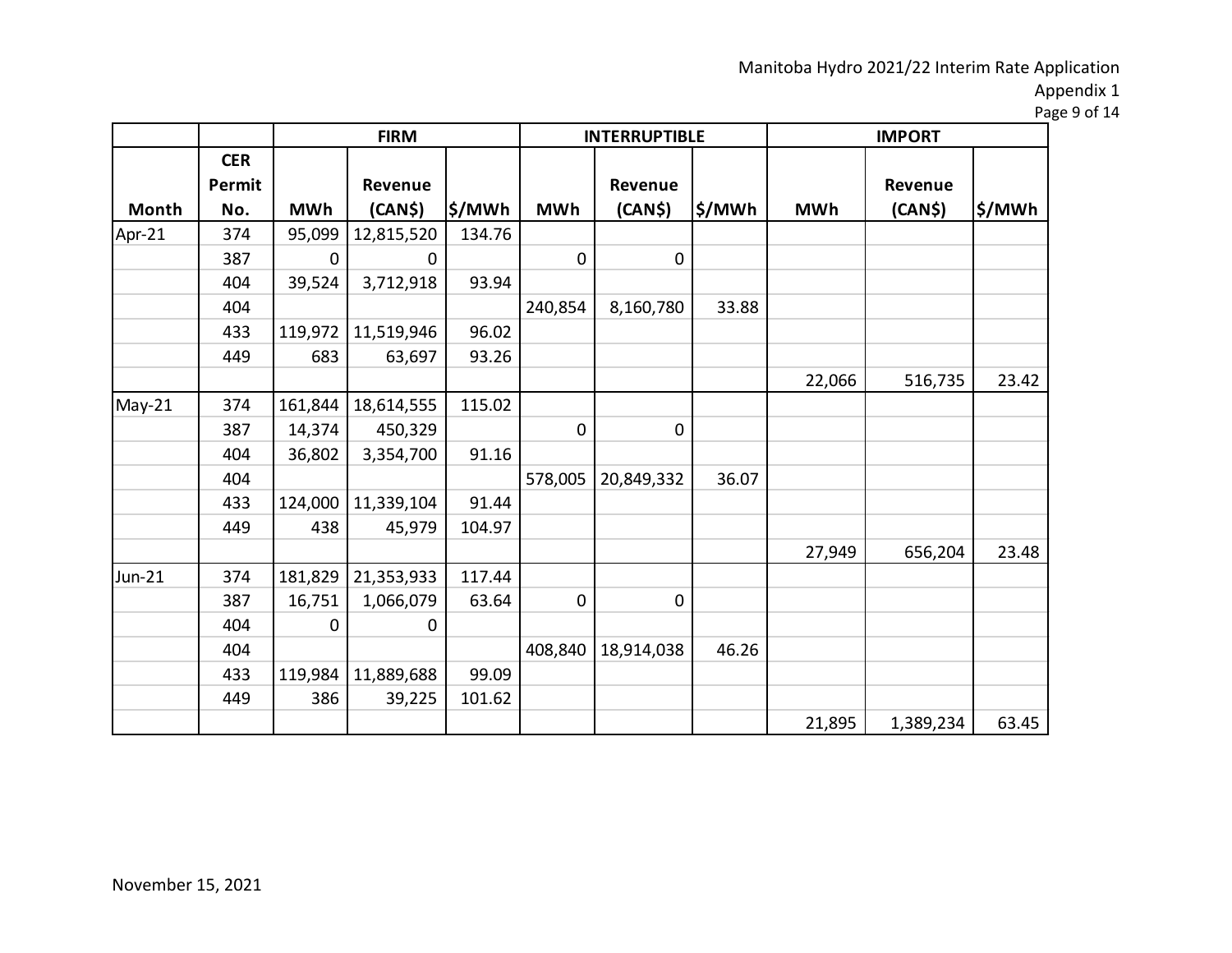Page 10 of 14

|        |            |            | <b>FIRM</b> |        |             | <b>INTERRUPTIBLE</b> |        | <b>IMPORT</b> |                     |        |
|--------|------------|------------|-------------|--------|-------------|----------------------|--------|---------------|---------------------|--------|
|        | <b>CER</b> |            |             |        |             |                      |        |               |                     |        |
|        | Permit     |            | Revenue     |        |             | Revenue              |        |               | Revenue             |        |
| Month  | No.        | <b>MWh</b> | (CAN\$)     | \$/MWh | <b>MWh</b>  | (CAN\$)              | \$/MWh | <b>MWh</b>    | (CAN <sub>5</sub> ) | \$/MWh |
| Jul-21 | 374        | 171,301    | 21,353,899  | 124.66 |             |                      |        |               |                     |        |
|        | 387        | 12,029     | 778,569     | 64.72  | $\mathbf 0$ | $\pmb{0}$            |        |               |                     |        |
|        | 404        | 0          | 0           |        |             |                      |        |               |                     |        |
|        | 404        |            |             |        | 133,349     | 10,531,798           | 78.98  |               |                     |        |
|        | 412        | 41,322     | 5,170,960   | 125.14 |             |                      |        |               |                     |        |
|        | 433        | 124,000    | 12,410,058  | 100.08 |             |                      |        |               |                     |        |
|        | 449        | 458        | 43,442      | 94.85  |             |                      |        |               |                     |        |
|        |            |            |             |        |             |                      |        | 177,724       | 7,148,787           | 40.22  |
| Aug-21 | 374        | 136,897    | 19,237,056  | 140.52 |             |                      |        |               |                     |        |
|        | 387        | 1,912      | 159,347     | 83.34  | 0           | 0                    |        |               |                     |        |
|        | 404        | 0          | 0           |        |             |                      |        |               |                     |        |
|        | 404        |            |             |        | 84,729      | 8,354,563            | 98.60  |               |                     |        |
|        | 412        | 35,324     | 4,986,227   | 141.16 |             |                      |        |               |                     |        |
|        | 433        | 123,558    | 12,492,841  | 101.11 |             |                      |        |               |                     |        |
|        | 449        | 405        | 38,075      | 94.01  |             |                      |        |               |                     |        |
|        |            |            |             |        |             |                      |        | 386,119       | 15,638,415          | 40.50  |
| Sep-21 | 374        | 132,275    | 18,970,837  | 143.42 |             |                      |        |               |                     |        |
|        | 387        | 157        | 15,909      | 101.33 | $\mathbf 0$ | 0                    |        |               |                     |        |
|        | 404        |            |             |        |             |                      |        |               |                     |        |
|        | 404        |            |             |        | 45,822      | 6,792,991            | 148.25 |               |                     |        |
|        | 412        | 34,455     | 4,890,837   | 141.95 |             |                      |        |               |                     |        |
|        | 433        | 120,000    | 12,243,750  | 102.03 |             |                      |        |               |                     |        |
|        | 449        |            |             |        |             |                      |        |               |                     |        |
|        |            |            |             |        |             |                      |        | 305,840       | 14,628,894          | 47.83  |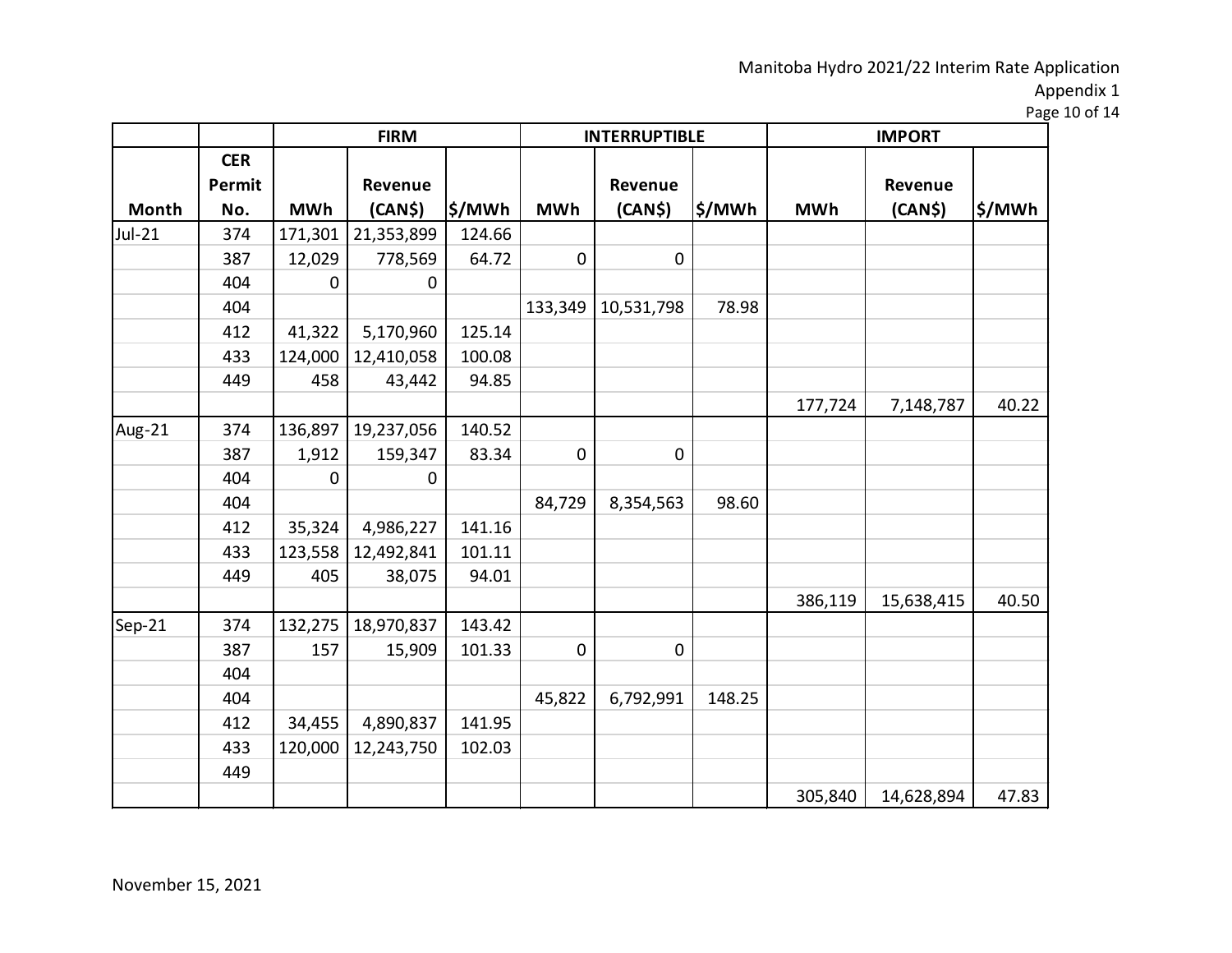|        |            |            | <b>FIRM</b>         |                    |            | <b>INTERRUPTIBLE</b> |         |            | <b>IMPORT</b> |         |
|--------|------------|------------|---------------------|--------------------|------------|----------------------|---------|------------|---------------|---------|
|        | <b>CER</b> |            |                     |                    |            |                      |         |            |               |         |
|        | Permit     |            | Revenue             |                    |            | Revenue              |         |            | Revenue       |         |
| Month  | No.        | <b>MWh</b> | (CAN <sub>5</sub> ) | $\frac{1}{2}$ /MWh | <b>MWh</b> | (CAN <sub>5</sub> )  | ∣\$/MWh | <b>MWh</b> | (CAN\$)       | ∣\$/MWh |
| Oct-21 | 374        | 127,460    | 18,094,777          | 141.96             |            |                      |         |            |               |         |
|        | 387        | 1,113      | 89,556              | 80.46              |            |                      |         |            |               |         |
|        | 404        |            |                     |                    |            |                      |         |            |               |         |
|        | 404        |            |                     |                    | 66,515     | 7,421,353            | 111.57  |            |               |         |
|        | 412        | 34,339     | 4,815,029           | 140.22             |            |                      |         |            |               |         |
|        | 433        | 123,984    | 12,421,580          | 100.19             |            |                      |         |            |               |         |
|        | 449        | 358        | 38,526              | 107.61             |            |                      |         |            |               |         |
|        |            |            |                     |                    |            |                      |         | 473,818    | 29,555,178    | 62.38   |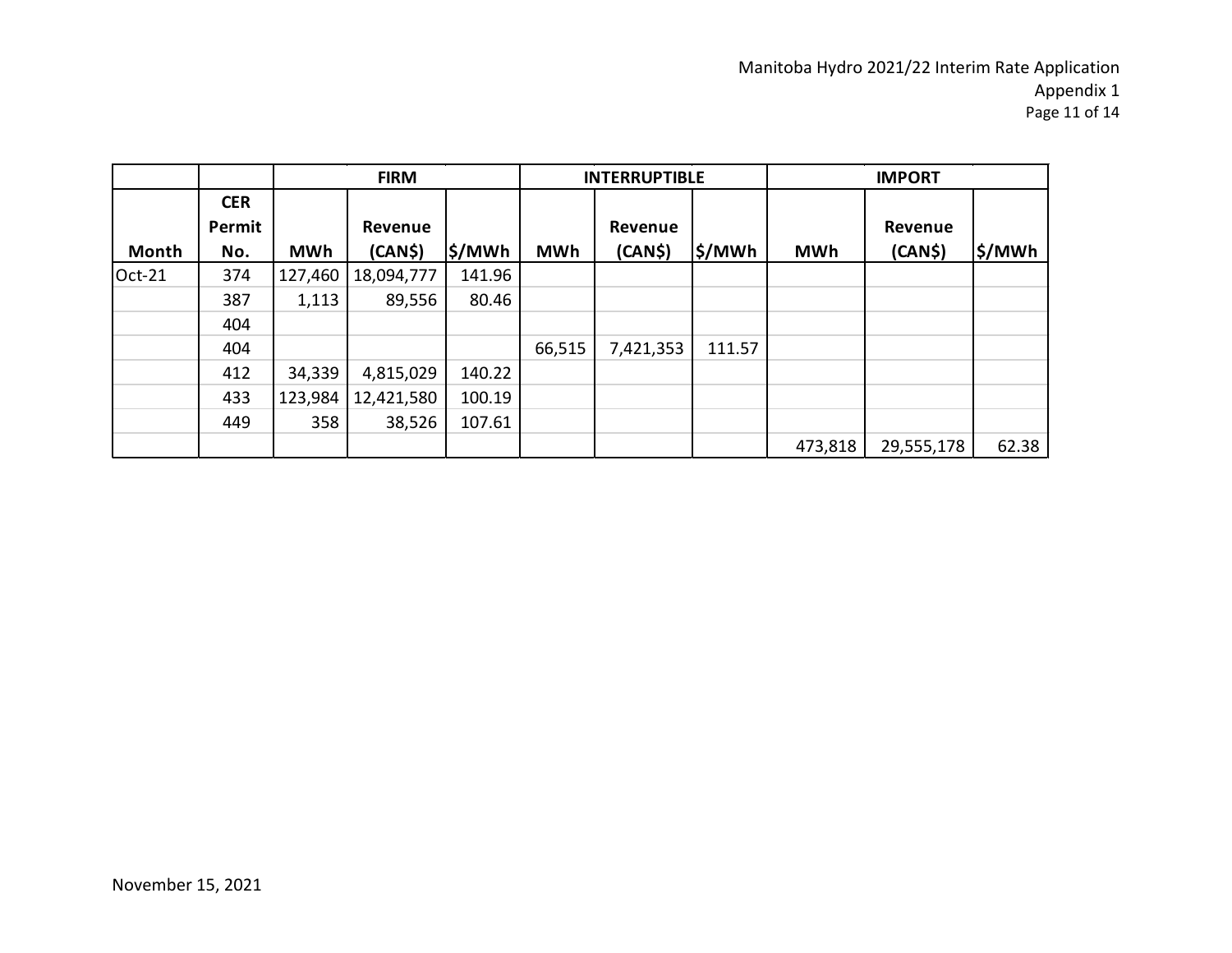Table (d.2) - MISO Sales

| Month      | <b>MWh</b> | \$Cdn      | Avg Price<br>\$/MWh |
|------------|------------|------------|---------------------|
| Apr-2020   | 591,286    | 10,146,440 | 17.16               |
| May-2020   | 838,473    | 13,005,462 | 15.51               |
| Jun-2020   | 673,403    | 11,383,994 | 16.91               |
| Jul-2020   | 832,872    | 15,735,977 | 18.89               |
| Aug-2020   | 891,131    | 17,131,057 | 19.22               |
| Sep-2020   | 605,057    | 10,136,057 | 16.75               |
| Oct-2020   | 281,036    | 5,506,921  | 19.60               |
| Nov-2020   | 58,980     | 1,857,506  | 31.49               |
| Dec-2020   | 164,736    | 4,569,574  | 27.74               |
| $Jan-2021$ | 259,793    | 6,913,630  | 26.61               |
| Feb-2021   | 57,258     | 10,468,809 | 182.84              |
| Mar-2021   | 257,801    | 7,405,511  | 28.73               |
| Apr-2021   | 226,160    | 5,928,335  | 26.21               |
| May-2021   | 495,802    | 12,340,444 | 24.89               |
| Jun-2021   | 330,953    | 6,597,119  | 19.93               |
| Jul-2021   | 76,540     | 2,864,202  | 37.42               |
| Aug-2021   | 39,958     | 1,268,835  | 31.75               |
| Sep-2021   | 1,766      | 223,693    | 126.67              |
| Oct-2021   | 23,778     | 1,310,912  | 55.13               |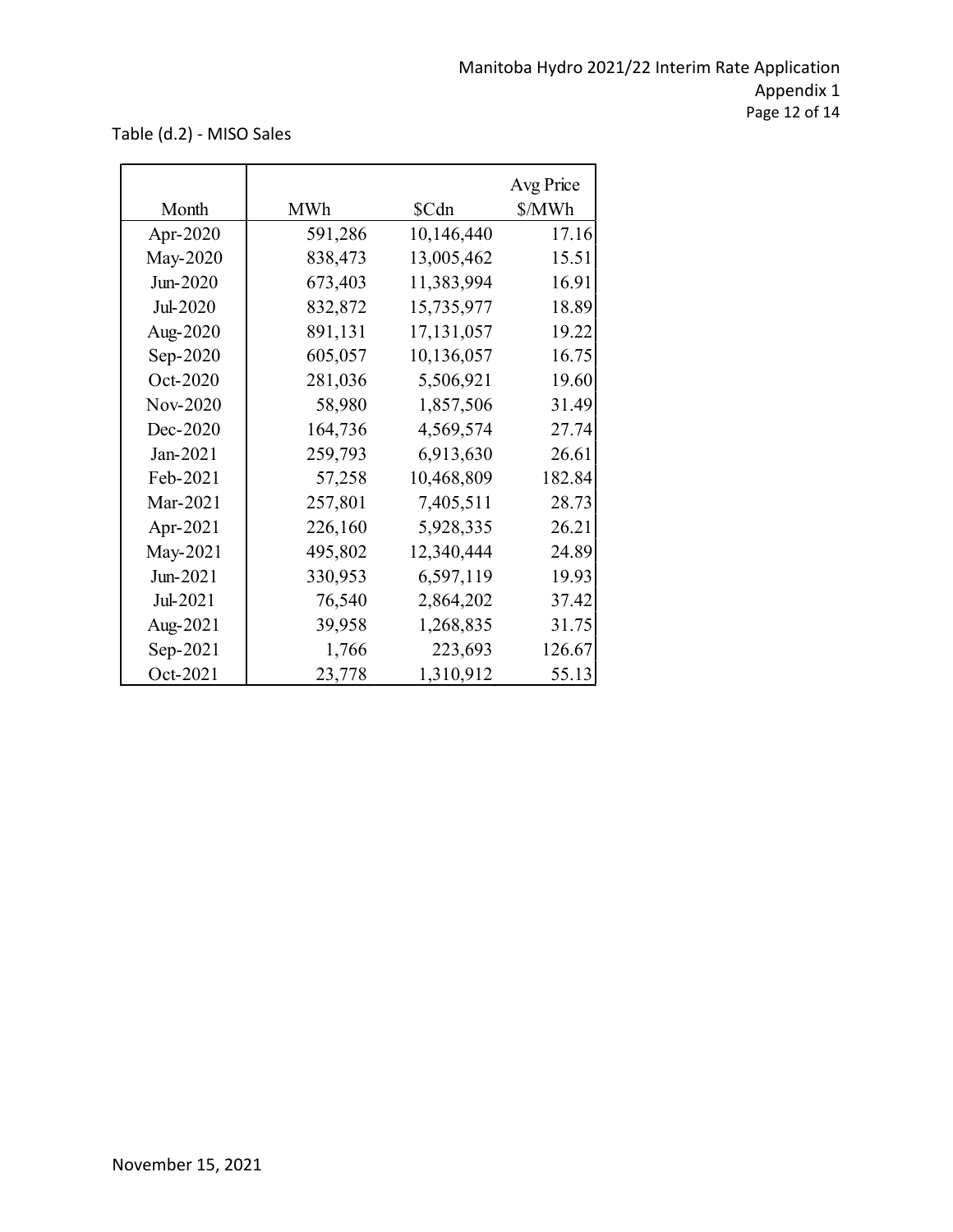|          |            |            | Avg Price |
|----------|------------|------------|-----------|
| Month    | <b>MWh</b> | \$Cdn      | \$/MWh    |
| Apr-2020 | 67,225     | 2,526,294  | 37.52     |
| May-2020 | 47,942     | 1,846,676  | 32.56     |
| Jun-2020 | 92,242     | 6,072,965  | 65.76     |
| Jul-2020 | 125,144    | 7,289,294  | 56.97     |
| Aug-2020 | 121,159    | 7,836,233  | 64.92     |
| Sep-2020 | 126,527    | 6,537,918  | 53.52     |
| Oct-2020 | 92,067     | 6,873,179  | 75.53     |
| Nov-2020 | 131,333    | 8,796,024  | 66.87     |
| Dec-2020 | 142,157    | 8,960,357  | 63.03     |
| Jan-2021 | 118,628    | 7,868,079  | 66.45     |
| Feb-2021 | 101,106    | 10,368,037 | 104.53    |
| Mar-2021 | 135,175    | 8,692,786  | 63.43     |
| Apr-2021 | 147,375    | 9,577,849  | 64.77     |
| May-2021 | 121,303    | 8,305,128  | 68.20     |
| Jun-2021 | 130,401    | 11,824,852 | 91.52     |
| Jul-2021 | 109,661    | 10,010,944 | 89.70     |
| Aug-2021 | 81,549     | 7,694,786  | 90.67     |
| Sep-2021 | 78,319     | 8,486,639  | 98.80     |
| Oct-2021 | 63,383     | 6,642,607  | 104.79    |

Table (d.3) - Canadian Extraprovincial Sales